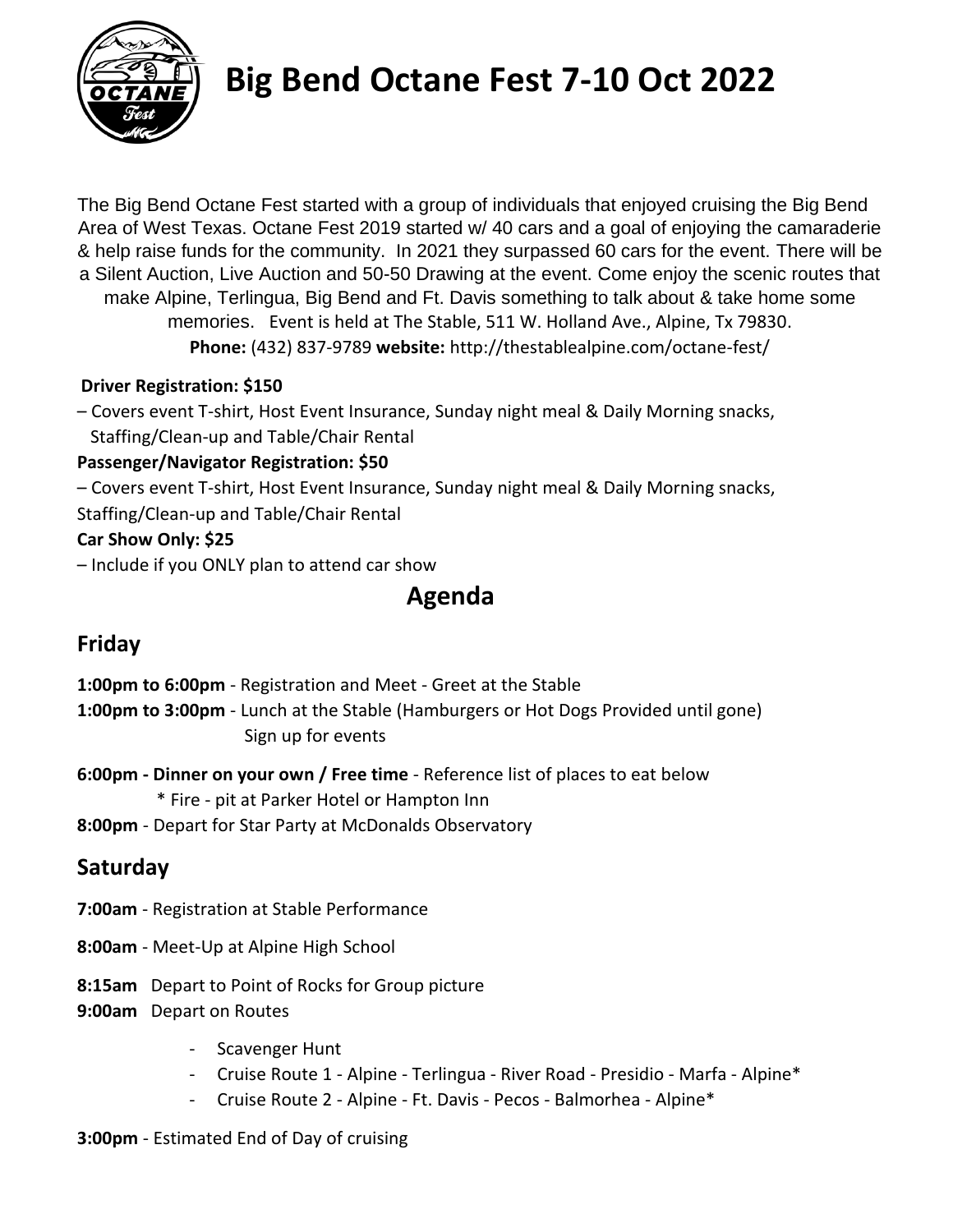**6:00pm - Dinner on your own / Free time** - Reference list of places to eat below **8:00pm** - Depart for Star Party at McDonalds Observatory

**9:00pm** - \* Fire - pit at Parker Hotel or Hampton Inn

## **Sunday**

**7:00am** - Late Registration and Drivers meeting at Stable Performance

**8:00am** - Depart for Events

- Scavenger Hunt
- Route 1 Alpine Ft Davis VanHorn Valentine Marfa Alpine
- Route 2 Alpine Marfa Ft. Davis Balmorhea Alpine

**2:00pm** - Scavenger Hunt Check in

**3:00pm** - Car Show- Cruise-In

**5:00pm** - Dinner

**6:00pm** - Awards - Silent Auction - Live Auction 50/50

**9:00pm** - \* Fire - pit at Parker Hotel or Hampton Inn

## **Monday**

- 9:00am Depart Home (On your own) **Optional Cruise** – Open Road Race Tour (Uncles) Alpine – Sanderson – Fort Stockton
- 12:00pm Lunch & Depart (K-Bobs)

# **Places to Eat and Visit**

## **Recommend you call all places to verify they are open**

#### **Eat**

- 1- **Marfa Spirit Company** Distillery 320 W El Paso St, Marfa, TX 79843
- 2- **Brick Vault Brewery and Barbecue** 102 Northwest 1st Street #90w, Marathon, TX 79842
- 3- **Château Wright Winery and Sandwich Bar** 125 Blue Mountain Trail, Fort Davis, TX 79734
- 4- **Big Bend Coffee Roasters**, 510 W San Antonio St, Marfa, TX 79843
- 5- **Alta Marfa Winery,** 1305 W San Antonio St, Marfa, TX 79843
- 6- **The Capri,** 603 W San Antonio St, Marfa, TX 79843
- 7- **Guzzi Up,** 202 W Holland Ave, Alpine, TX 79830
- 8- **Reata Restaurant-Alpine, TX**, 203 N 5th St, Alpine, TX 79830
- 9- **Old Gringo Coffee and Cocktails Bar and Grill**, 101 W Ave E, Alpine, TX 79830
- 10- **Blue Mountain Bar and Grill,** 109 State St, Fort Davis, TX 79734
- 11- **Fort Davis Drug Store,** 111 State St, Fort Davis, TX 79734 (Closed Saturday Open Sunday)
- 12- **Harvard Bar & Grill,** 109 State St, Fort Davis, TX 79734
- 13- **La Cueva De Oso Restaurant,** 205 El Paso St, Balmorhea, TX 79718